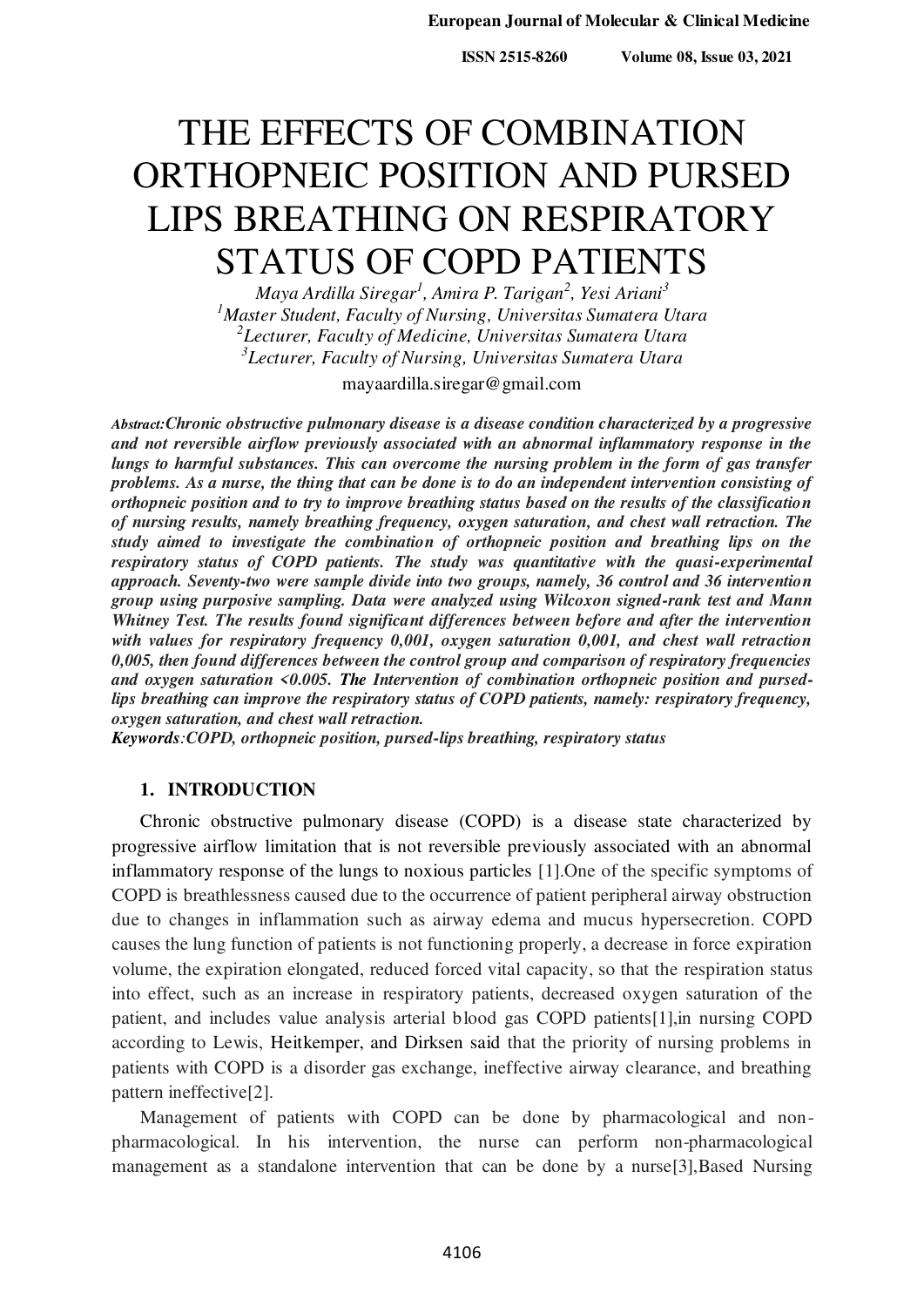## **European Journal of Molecular & Clinical Medicine**

 **ISSN 2515-8260 Volume 08, Issue 03, 2021**

Intervention Classification (NIC), the intervention independently can be done by nurses in COPD patients is in the form instruct the patient to breathe exercises, such as breathing techniques with pursed lips, or called with pursed lips breathing (PLB), and other interventions, namely the setting position for reduces breathlessness as orthopneic position [4].Both of these interventions are an intervention that can be performed independently by nurses in patients with COPD, both interventions normally are donerespectively. However, According to study[5],This intervention can be done both on a consolidated basis starting from the setting position is the position of the tripod in advance and then pause (break) followed by breathing exercises PLB. Merging these two interventions in COPD patients can adjust the frequency and pattern of the patient's airway, thereby reducing trapping water, improve the function of the diaphragm, improve ventilation of the alveoli and to improve the mobility of the thoracic cage, organize and coordinate the patient's respiratory rate so breathe more effectively and reduce the work of breathing[5].

# **2. METHODS**

The study was quasi-experimental. The sample consisted of 36 COPD patients at PoliParu RSU USU Medan. The study was conducted from April to May 2019. The sample was divided into a control group and an intervention group. Previously the patient was given an acute exacerbation by encouraging the patient to do a 6-minute walk test, then patients will do a respiratory status check using a breathing observation sheet consisting of oxygen saturation, respiratory frequency, and chest wall retraction. The orthopneic position was intervened for 5 minutes and followed by pursed lips breathing exercise done 3 times before the orthopneic position, and 3 times after the orthopneic position, and then the patient's respiratory status was reassessed. In the control group after 6 minutes of walking, nothing was done by the researchers, only the care provided by health workers who are usually given. Before conducting the study, the researcher sought the respondent's consent with informed consent. This study was approved by the Ethics Committee of the Faculty of Nursing, USU Medan with 1590/XI/SP/2018.

## **3. RESULTS**

Based on table 1, the results of the study can be concluded that: respondents with Stable COPD disease at PoliParu RSU USU Medan with the characteristics of the majority of male patients were 88.9%, aged 61-70 years 83.3%, Christians 55, 6% in the control group, and 50% in the intervention group, had a history of retired civil servants reaching 30.6%, body mass index with bodyweight at risk reached 52.8% for the intervention group, and 72.2 for the control group, long suffered 6-10 years reached 50.0% in the intervention group, and 58.3% in the control group, smoking history was 88.9%, with the type of COPD Stable group B reached 63.9 in the intervention group, and 58.9% in the control group.

|                 | Intervention Group |      |    | Control Group |         |
|-----------------|--------------------|------|----|---------------|---------|
| Characteristics | $n=36$             |      |    | $n=36$        | p-value |
|                 | n                  | $\%$ | n  | $\%$          |         |
| Gender          |                    |      |    |               |         |
| Male            | 32                 | 88,9 | 32 | 88,9          | 0,321   |
| Female          |                    | 11,1 |    | 11,1          |         |
| Age             |                    |      |    |               |         |
| $41-50$ years   |                    | 2,8  |    | 5,6           | 0,852   |
| 51-60 years     |                    | 11,1 |    |               |         |

Table I: Characteristics Respondents of COPD Patient at PoliParu RSU USU Medan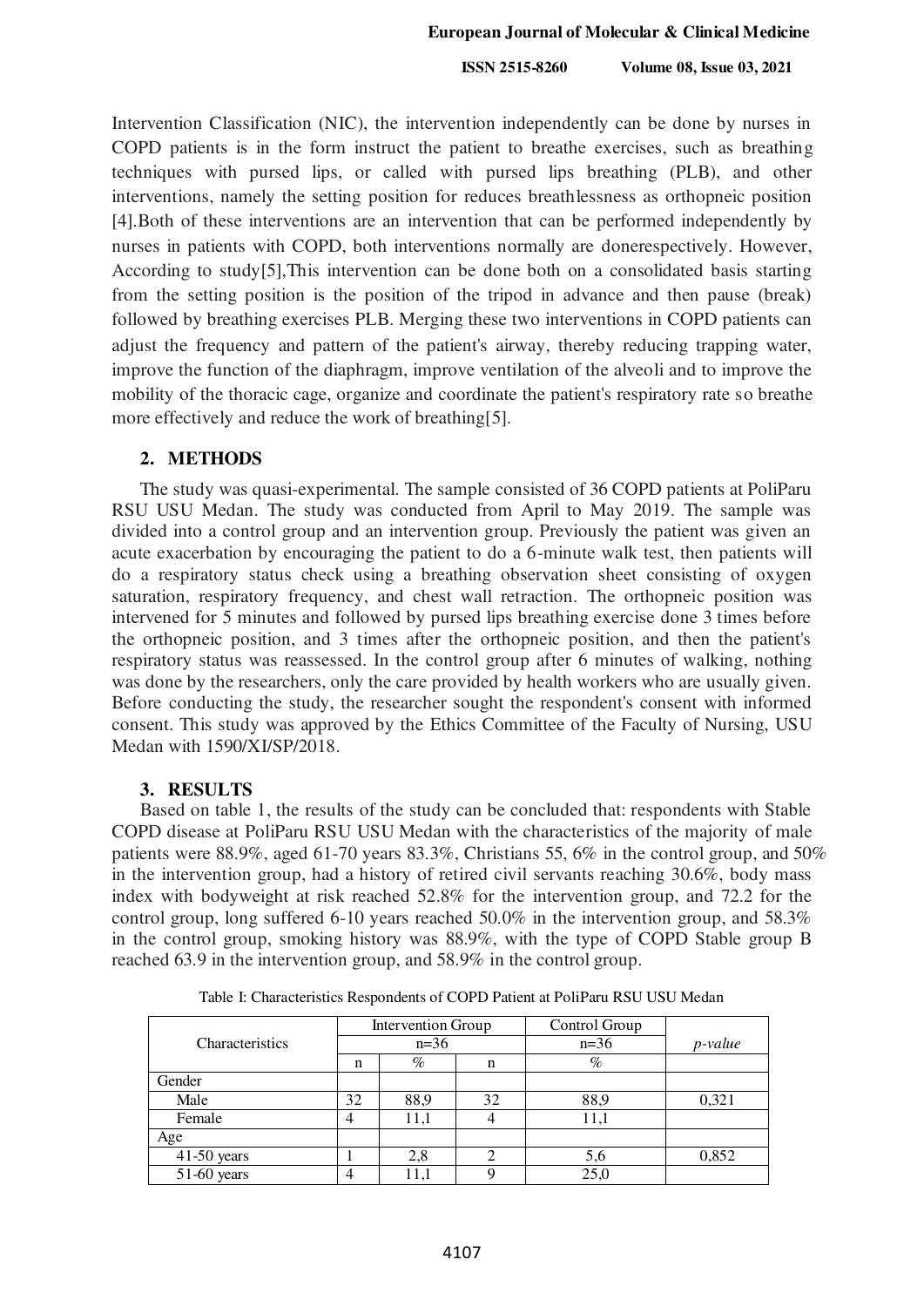## **European Journal of Molecular & Clinical Medicine**

 **ISSN 2515-8260 Volume 08, Issue 03, 2021**

| $61-70$ years           | $\overline{30}$  | 83,3             | $\overline{25}$         | 69,4           |       |
|-------------------------|------------------|------------------|-------------------------|----------------|-------|
| >70 years               | 1                | 2,8              | $\Omega$                | $\Omega$       |       |
| Job Experiences         |                  |                  |                         |                |       |
| Privat company          | 10               | 27,8             | $\overline{8}$          | 22,2           | 0,951 |
| Civil officer ritered   | 11               | 30,6             | 10                      | 27,8           |       |
| Farmer                  | $\boldsymbol{7}$ | 19,4             | $8\,$                   | 22,2           |       |
| Fisherman               | $\overline{c}$   | 5,6              | $\overline{\mathbf{3}}$ | 8,3            |       |
| Housewife               | $\overline{2}$   | 5,6              | $\overline{4}$          | 11,1           |       |
| Others                  | $\overline{4}$   | 11,1             | $\overline{3}$          | 8,3            |       |
| Body Massa Index (BMI)  |                  |                  |                         |                |       |
| Thin                    | 1                | 2,8              | $\mathbf{1}$            | 2,8            | 0,019 |
| Normal                  | 15               | 41,7             | $\overline{9}$          | 25,0           |       |
| Weight risk             | 19               | 52,8             | 26                      | 72,2           |       |
| Obesity                 | 1                | 2,8              | $\Omega$                | $\overline{0}$ |       |
| Long Suffered           |                  |                  |                         |                |       |
| <1 year                 | $\Omega$         | $\boldsymbol{0}$ | $\overline{2}$          | 5,6            | 0,852 |
| $\overline{1}$ -5 years | $\overline{9}$   | 25,0             | $\overline{7}$          | 19,4           |       |
| 6-10 years              | 18               | 50,0             | 21                      | 58,3           |       |
| $>10$ years             | 9                | 25,0             | 6                       | 16,7           |       |
| <b>Smoking History</b>  |                  |                  |                         |                |       |
| Yes                     | 32               | 88,9             | 32                      | 88,9           | 0,775 |
| $\rm No$                | $\overline{4}$   | 11,1             | $\overline{4}$          | 11,1           |       |
| <b>COPD Types</b>       |                  |                  |                         |                |       |
| Stable COPD Group A     | $\overline{2}$   | 5,6              | 5                       | 13,9           | 0,351 |
| Stable COPD Group B     | 23               | 63,9             | $\overline{21}$         | 58,3           |       |
| Stable COPD Group C     | $\,$ 8 $\,$      | 22,2             | $\overline{7}$          | 19,4           |       |
| Stable COPD Group D     | $\overline{3}$   | 8,3              | $\overline{3}$          | 8,3            |       |

Based on table 2, it can be concluded that in the intervention group, the respiratory frequency before the intervention had a median of 24 at the time before the intervention and 22 after the intervention, with a p-value of 0,001. Based on the values it can be concluded that there was a difference between the frequency of breathing before and after the orthopneic position intervention and pursed lips breathing conducted in the intervention group.

| Intervention Group           | Median | Min-Max   | Z        | <i>p</i> -value |
|------------------------------|--------|-----------|----------|-----------------|
|                              |        |           |          |                 |
| <b>Breathing Frequency</b>   |        |           |          |                 |
| <b>Before</b>                | 24,00  | 22-28     | $-5,110$ | 0,001           |
| After                        | 22,00  | $20 - 24$ |          |                 |
| Oxygen Saturation            |        |           |          |                 |
| <b>Before</b>                | 92,50  | 77-99     | $-5,168$ | 0,001           |
| After                        | 98,00  | 96-100    |          |                 |
| <b>Chest wall Retraction</b> |        |           |          |                 |
| <b>Before</b>                | 2,00   | $1 - 2$   | $-2,828$ | 0,005           |
| After                        | 2,00   | $1-2$     |          |                 |
|                              |        |           |          |                 |

Table 2: Results of Analysis of the Effects of Before and After Orthopneic Position and Pursed Lips Breathing on Respiratory Status of COPD Patients in the Intervention Group

Based on the results of the study to analyze the effect of orthipneic position and pursed lips breathing on respiratory status in the control and intervention groups, the difference can be seen in Table 3, the results that there were differences in respiratory status values on respiratory frequency and oxygen saturation that were significant between the control group and the intervention group. Respiratory frequency values and oxygen saturation in the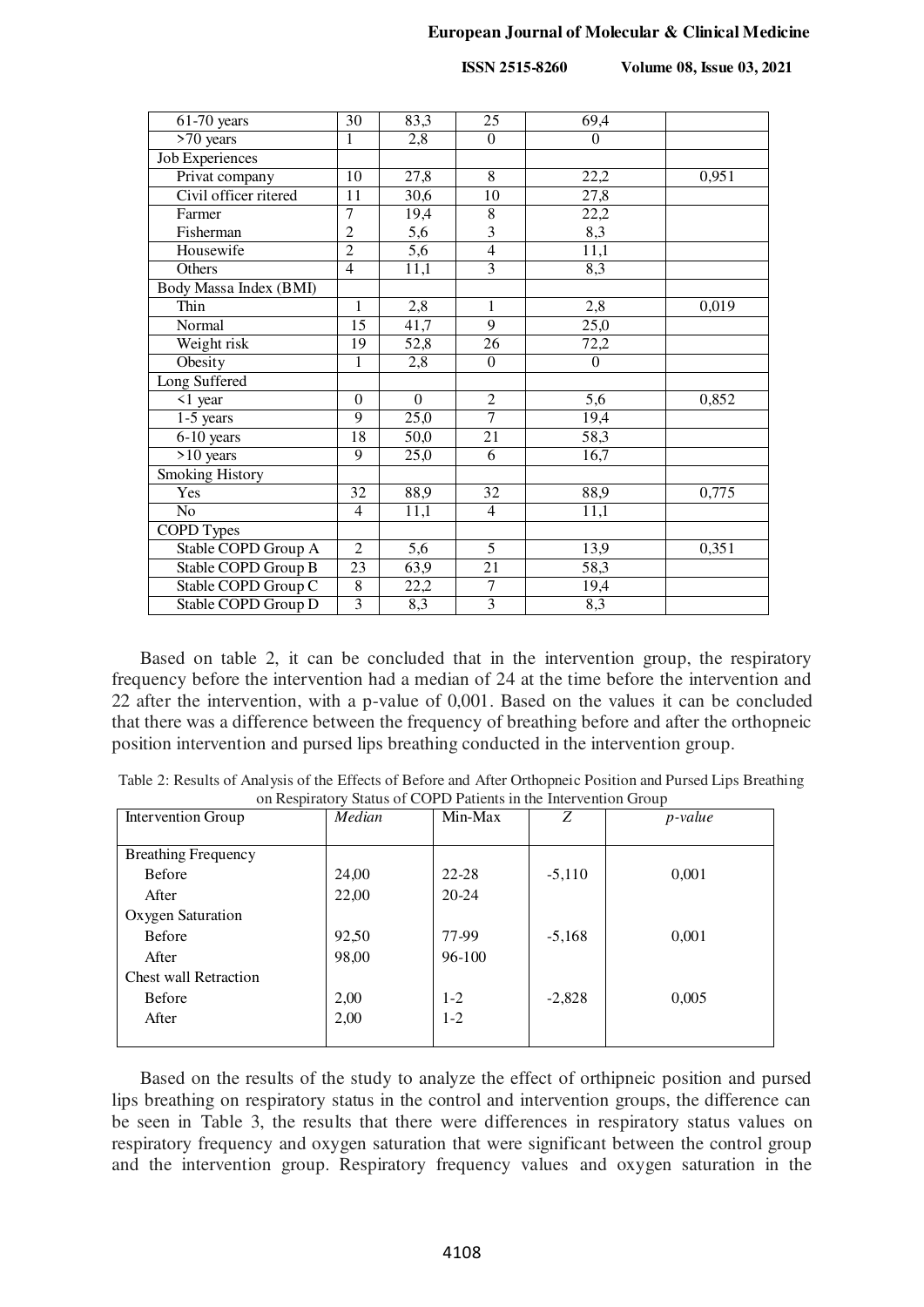## **European Journal of Molecular & Clinical Medicine**

 **ISSN 2515-8260 Volume 08, Issue 03, 2021**

intervention group were lower (U = -3,565; p=0,001 and U = -4,649; p=0,001; p  $\le 0.05$ ) compared to the control group. However, the chest wall retraction did not have a significant difference (U =  $-0.276$ ; p = 0.783; p > 0.05).

| Table 3: Results of Analysis of the Effects of Before and After Orthopneic Position and Pursed Lips Breathing |  |
|---------------------------------------------------------------------------------------------------------------|--|
| on Respiratory Status in COPD Patients in Control and Intervention Groups                                     |  |

| Respiratory<br>status variables | Control Group<br>$(n=36)$ |           | Intervention Group<br>$(n=36)$ |           |          | <i>p</i> -value |
|---------------------------------|---------------------------|-----------|--------------------------------|-----------|----------|-----------------|
|                                 | Median                    | Min-Max   | Median                         | Min-Max   |          |                 |
| Respiratory frequency           | 23                        | $20 - 24$ | 22                             | $20 - 24$ | $-3,565$ | 0,000           |
| Oxygen saturation               | 97                        | 95-99     | 98                             | 96-100    | $-4.649$ | 0.000           |
| Chest wall retraction           |                           | $1-2$     | ∍                              | $1 - 2$   | $-0.279$ | 0.783           |

# **4. DISCUSSION**

Pursed lips berating (PLB) and Orthopneic position, both of these interventions affect the muscles respiratory, during inspiration and expiration, especially for the position orthopnoea focus on gravity to increase the pressure in the alveoli thus improving chest expansion and help the muscles of the respiratory muscles, making it easier to breathe and improve respiratory statuses such as frequency respiration, oxygen saturation and retraction of the chest wall, The position assumed orthopnea in COPD patients can make breathing. In this case that the position orthopneic can maximize the expansion of the patient's chest, so that the status of the patient's breathing increased[6].This is consistent with the results of Agussalim, that the respiratory rate may decrease and increase the value of peak flow expiration at the position orthopneic compared to high Fowler with a p-value of 0.001. The orthopneic position will provide inspiration and expiration become regular clients because the composition of the oxygen into the lungs would be optimum and lowers the pressure in the lungs, making breathing frequency decrease and increase oxygen saturation in combination with pursed lips breathing [7].

The nursing management priority of patients with COPD is to teach patients for COPD management, namely maintenance of airway, breathing techniques, positions, effective cough, oxygen therapy, exercise conditional, suction, hydration, the use of positive pressure vibration, and some drug treatment. Breathing techniques that can be done are diaphragmatic breathing, abdominal breathing, or PLB. While the position in question is a position that can improve chest expansion and maintain the diaphragm, this position is to support the arms and upper body, which can be done by sitting in a chair or at the bed 1-3 times per day. So following the intervention in this study is in the form of breathing techniques and positions, breathing techniques used PBL combined with the position that is the position orthopneic. Both of these interventions can be carried Self-Management Education for COPD patients at home at the time of relapse or experience breathlessness on roads or heavy activity [6].

Breathing exercises PLB can help slow expiration, preventing the collapse of the airways, and control the frequency and depth of breathing, to reduce shortness of breath with breathing frequency decreased, and oxygen saturation was increased, PLB also increases the relaxation so that the respiratory muscles relax and retraction of the chest wall is missing [7]. The position of this orthopneic helpful in maximizing the benefits of breathing increases COPD patients with a combination of breathing exercises PLB. PLB is a breathing exercise that consists of a mechanism that is the strong and deep inspiration and active expiration and length. The normal expiration process is a process of exhaling without using energy. PLB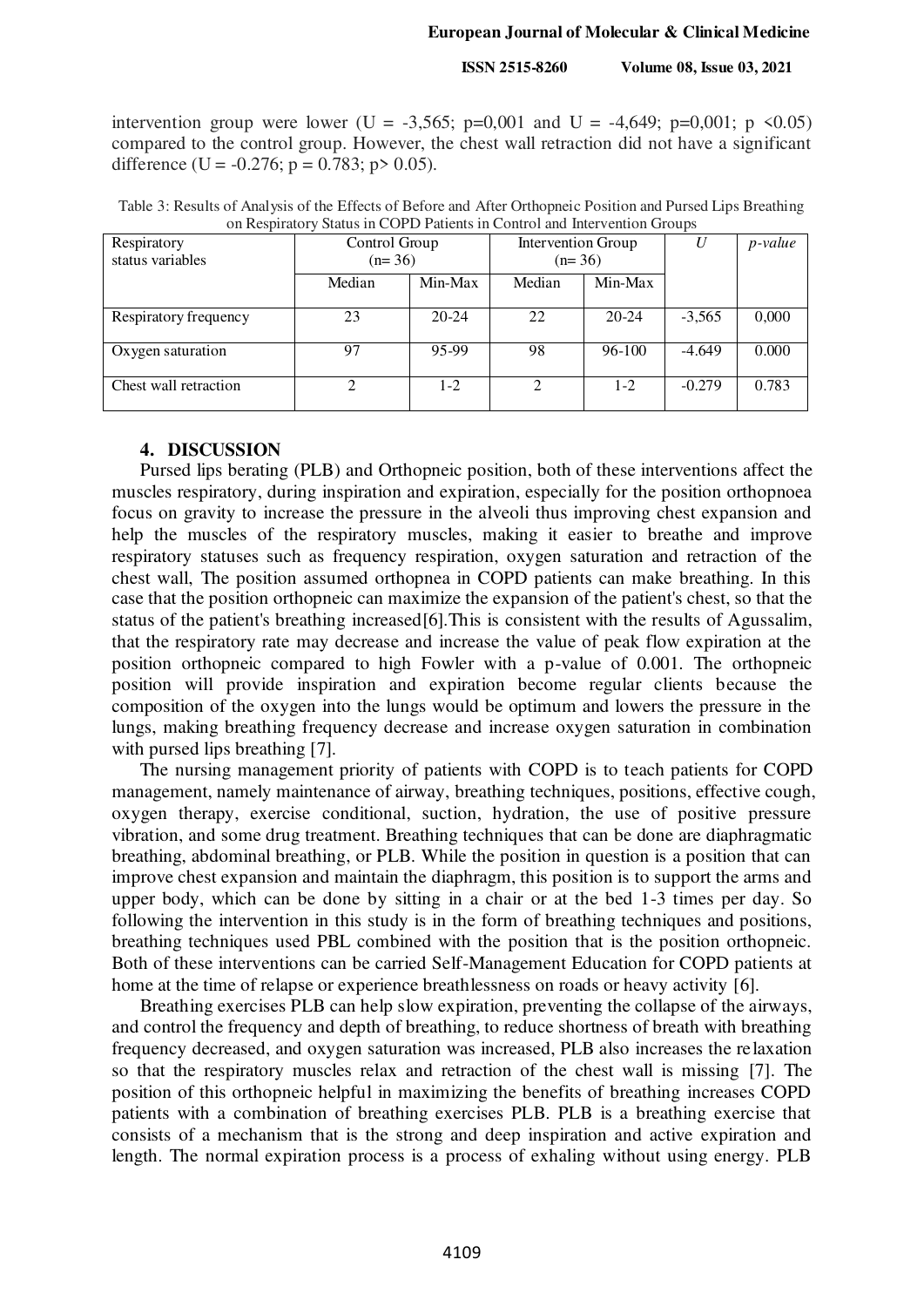breathing involves the forced expiratory that increase intra-abdominal muscle contraction strength so that intra-abdominal pressure increases exceeded during passive expiration [8].

The combination of both of these interventions in COPD patients for inspiration and expiration will be more optimal, decreased inspiratory muscle load, so that the air trapped/hyperinflation decreased, residual capacity also decreased and gas exchange also increase. Increasing gas exchange will improve the transfer of oxygen to the pulmonary capillaries, will increase the amount of oxygen bound to hemoglobin. Thus the intervention will improve oxygen saturation, respiratory rate lowers, and the retraction of the chest wall. The study that supports a combination of both interventions that research has shown that breathing exercises are controlled in this case PBL and sitting posture proved as an intervention in COPD patients who demonstrated can reduce breathlessness and improve ventilation with p-value  $\leq 0.005$ . In the study Kim, sitting posture was done in 3 forms, whereas in the study only in the form orthopneic position [9].

Another study supports that by Purwaningsih and Herawati that there is effected before and after treatment/intervention in the form of relaxed sitting and breathing with pursed lips p-value is 0.001 on the degree of breathlessness in patients with COPD Lung Health Center for Public Surakarta. The combination of both of these interventions can maximize relaxation in COPD patients by maximizing the chest expansion, helping the development of the lungs, and reduce the pressure of the abdomen on the diaphragm by the assistance of gravity[10].

Based on Table 3, it was found there was no difference between the control group and intervention. This can happen because the patients getting the usual care by hospitals in the form of breath, which may improve chest wall retraction, so there is no difference between the two groups.

#### **5. CONCLUSIONS**

There are differences in respiratory status: oxygen saturation and respiratory frequency in the control group and the intervention group with the results of the Mann-Whitney statistical test Asymp.Sig. (2-tailed) 0,001, while for chest wall retraction there was no difference in the two groups both the intervention group and the control group with an Asymp.Sig (2-tailed) value of 0.783> 0.05. As for the effect of the combination of orthopneic position and PBL on respiratory status before and after the intervention with respiratory frequency (p-value 0,001), oxygen saturation (p-value 0,001), and chest wall retraction (p-value 0,001) in the intervention group in stable COPD patients at RSU USU Medan.

## **6. REFERENCES**

- [1] P. G. Morton,D. Fontaine, C. M. Hudak, B. M. Gallo BM. Keperawatan Kritis: Pendekatan Asuhan Holistik (Volume 2). 8th ed. Jakarta: EGC; 2012.
- [2] S. M. Lewis,M. M. Heitkemper, S. R. Dirksen. Medical-surgical nursing: assessment and management of clinical problem. 6th ed. London: Mosby; 2011.
- [3] GOLD. Global Initiative for Chronic Obstructive. Glob Obstr Lung Dis GOLD [Internet]. 2018;1–44. https://www.assett.com/en/archive.com/en/archive.com/en/archive.com/en/archive.com/en/archive.com/ http://www.goldcopd.org/uploads/users/files/GOLD\_Report\_2015\_Apr2.pdf

[4] G. M. Bulechek, H. K. Butcher, J. M. Dochterman, C. Wagner. Nursing Interventions

- Classification (NIC). 6th ed. Oxford: Elsevier (Singapore); 2013.
- [5] D. A. Pasaribu. Pengaruh Latihan Pernapasantripod Positiondan Pursed Lips Breathingterhadap Kualitas Hidupklien Penyakit Paru Obstruktif Kronik (PPOK). Universitas Sumatera Utara; 2015.
- [6] D. Ignatavicius, M. L. Workman. Medical-Surgical Nursing (Patient-Centered